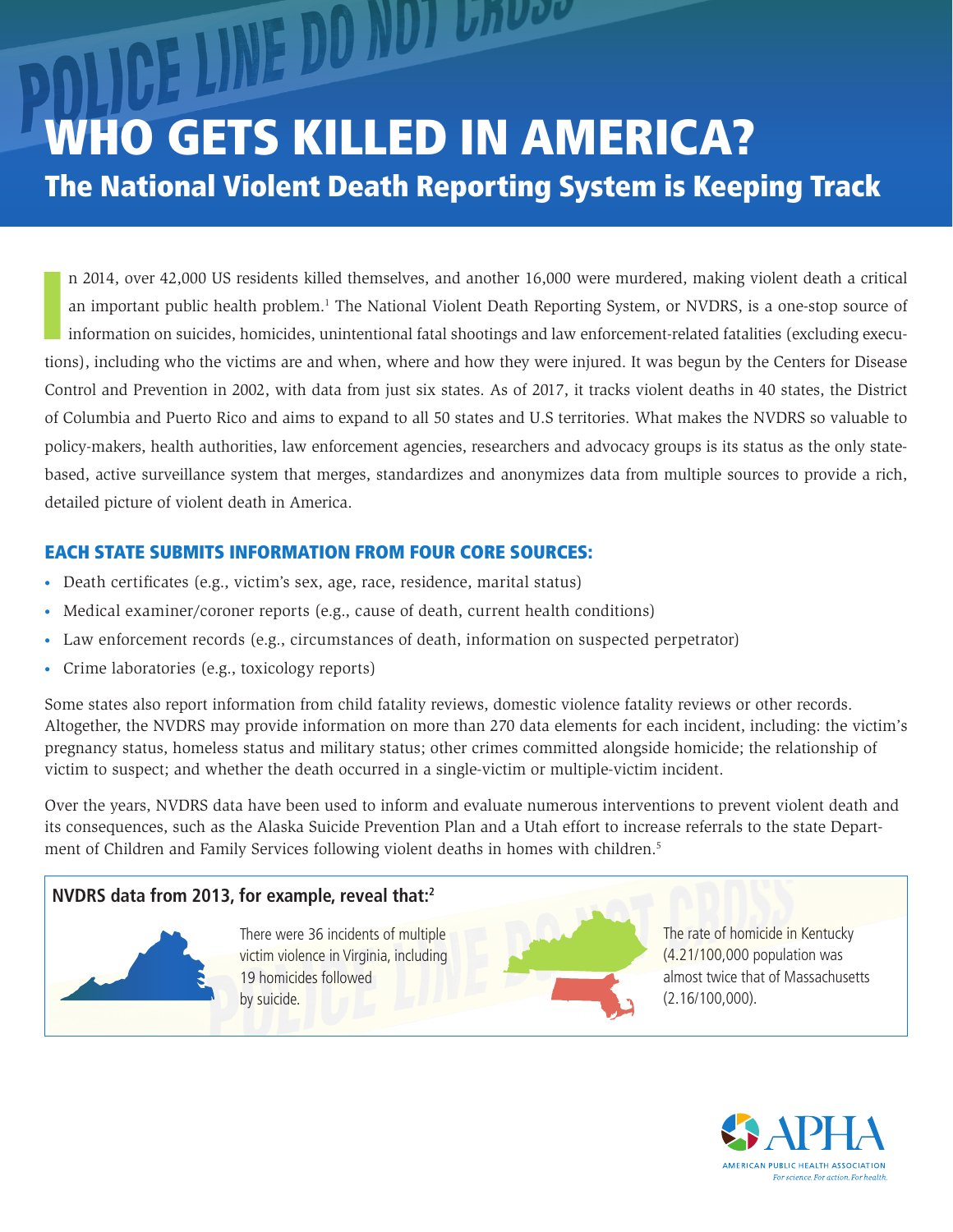In addition to monitoring where and how often violent deaths happen, the NVDRS provides a closer look at trends surrounding the circumstances of violent death.

Foreclosure-related suicides more than tripled during the US housing crisis from 2005 to 2010



Suicide was the leading cause of death among Alaskans ages 15-44 during 2009-2013. Altogether, 21 percent of Alaskans who took their lives during this five-year period were active or discharged US military personnel.

Mental illness and job stress may explain why some physicians die from suicide. This finding helps to explain why the rate of suicide is higher among physicians than the general public.

Fully 78 percent of the 147 Utah children directly exposed to a homicide in 2003-2008 were 5 years old or younger.



⊌⊌⊌⊌⊌⊌<br>∐∐∐

About two thirds of child maltreatment fatalities in children under age 5 are due to abusive head trauma, 27.5 percent due to other types of physical abuse and 10 percent due to neglect. More than half of these deaths occur among children younger than 1.

The most common precipitating factors for suicide deaths among youth aged 10-17 are relationship problems, recent crises, mental health problems and school problems. Most of these suicide victims are males, and bullying is a factor in about 12 percent of cases.



### LAW ENFORCEMENT AND PUBLIC HEALTH — A CRUCIAL NVDRS PARTNERSHIP

Each state's Violent Death Reporting System, or VDRS, is overseen by a multidisciplinary advisory group, typically including coroners/medical examiners, crime lab scientists, state department of justice personnel, health officials and others. In addition, states work with police departments in various ways to improve

the data-sharing that is critical to NVDRS success. Both Oregon and Colorado, for example, engage retired law enforcement officers to help collect police data.<sup>9</sup> The Oklahoma VDRS funds the State Bureau of Investigation to provide a full time officer to collect and enter data from police sources.9 Other states convene broader stakeholder meetings that include police representation.

At the national level, CDC has central coordinating responsibility for the NVDRS, and maintains relationships with the Federal Bureau of Investigation, US Bureau of Alcohol, Tobacco, Firearms and Explosives, and other national law enforcement authorities. It also reaches out to nongovernmental organizations, such as the International Association of Chiefs of Police.

By fostering closer ties between public health and law enforcement, the NVDRS helpfully broadens each community's perspective on violent crime. Public health, for example, treats violence as a contagious disease and works to address the risk factors that can predispose individuals to homicide, suicide or other acts of violence.10 Public health officials can also mobilize support for violence prevention efforts from groups beyond the typical scope of law enforcement agencies. Law enforcement, on the other hand, recognizes that all crime — even a nonviolent offense — has the potential to increase fear and violence, if only by disrupting healthy community relations and diminishing social capital.<sup>11</sup>

Yet law enforcement officials may not immediately recognize how public health, and NVDRS data in particular, can further their mission. In fact, NVDRS data are being used in several states to do just that.

The Kentucky VDRS has enabled state police, for the first time, to link and cross tabulate violent death data, such as homicide victim characteristics and toxicology test results.<sup>9</sup> New Jersey county prosecutors use the state's VDRS to assess compliance with a mandate requiring the reporting of all suicides and suspicious deaths to their offices.<sup>9</sup> And Massachusetts VDRS data is being used to alert communities near urban cores about changes in patterns of violent death, so they can plan ahead to curb the spread of certain crimes.<sup>9</sup>